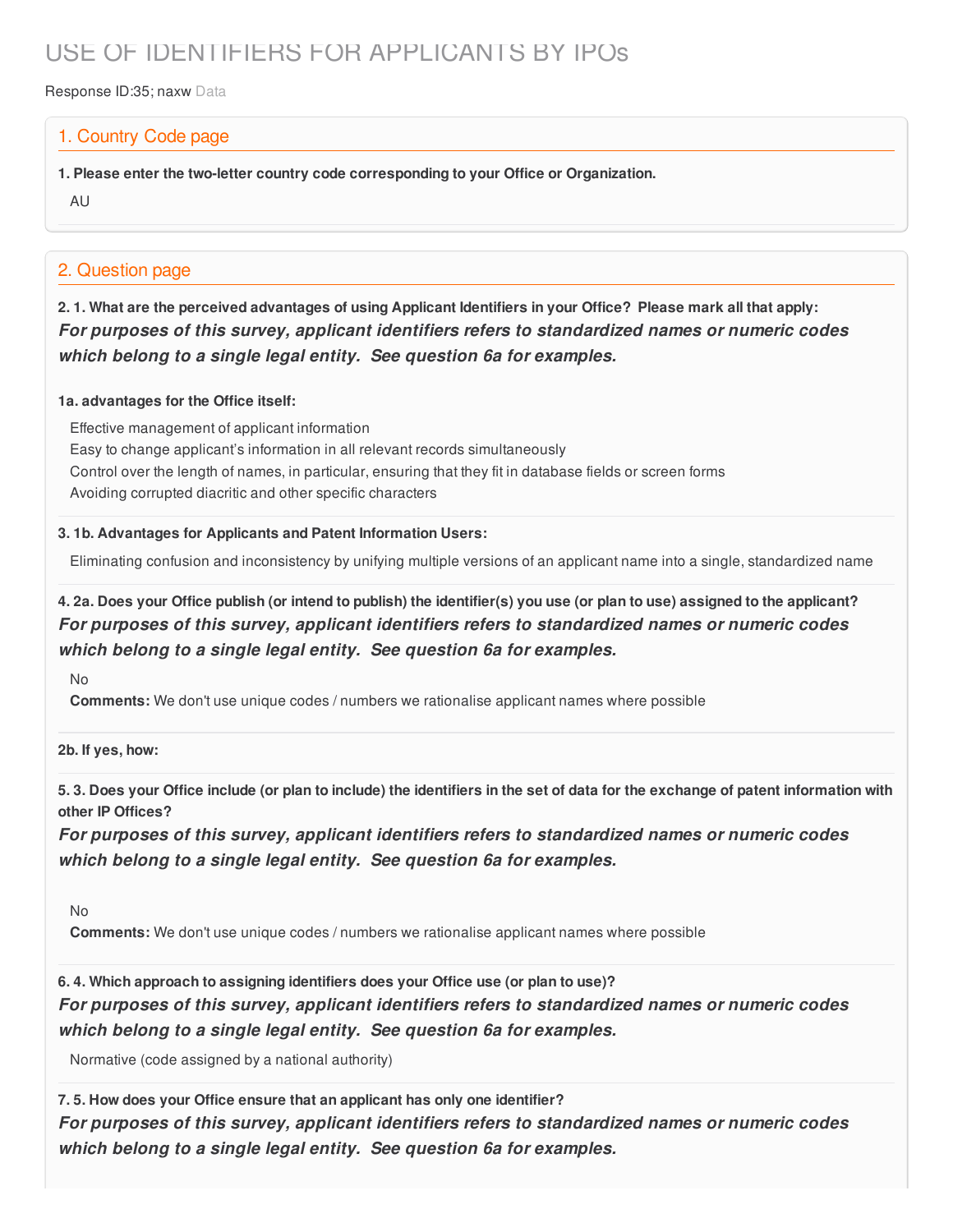**8. 6a. What information does your Office request in order to determine identifiers for national applicants?**

*For purposes of this survey, applicant identifiers refers to standardized names or numeric codes which belong to a single legal entity. See question 6a for examples.*

E-mail address

**Comments:** Presently use name and email address. IPA has commenced a paper on moving towards customer centric data models as oppose to IP Right centric which depending on the outcomes will assist with applicant identity management.

**9. 6b. What information does your Office request in order to determine identifiers for foreign applicants?** *For purposes of this survey, applicant identifiers refers to standardized names or numeric codes which belong to a single legal entity. See question 6a for examples.*

E-mail address Other. Please specify:: Name

10.7a. Does your Office consider that a Global Identifier (GID) would be a desirable solution for applicant name **standardization?**

Yes **Comments:** Useful for harmonisation

#### **11. 7b. If yes, could you suggest how the GID should be established and maintained?**

Framework, Policy work, agreement with member states.

12.7c. In case a GID is established, will your Office use both the GID and a national identifier at the same time, or will your **Office use the GID instead of a national identifier?**

This would depend on situation for example if something came through Madrid or PCT it would be expected we could/ would use GID but if something was purely domestic a national identifier may be more relevant. However, we aren't this far down the path yet.

## **13.PART B - NO IDENTIFIER**

8a. If your Office does not use or does not intend to use identifiers for applicants, please explain why: *For purposes of this survey, applicant identifiers refers to standardized names or numeric codes which belong to a single legal entity. See question 6a for examples.*

14.8b. Please describe any alternative approach to the use of identifiers that your office is using or contemplates using, including how that approach deals with issues of name ambiguity (misspellings, multiple spellings, different character sets, **etc):**

*For purposes of this survey, applicant identifiers refers to standardized names or numeric codes which belong to a single legal entity. See question 6a for examples.*

15.9. Please explain any drawbacks or legal complications your Office may have related to using identifiers: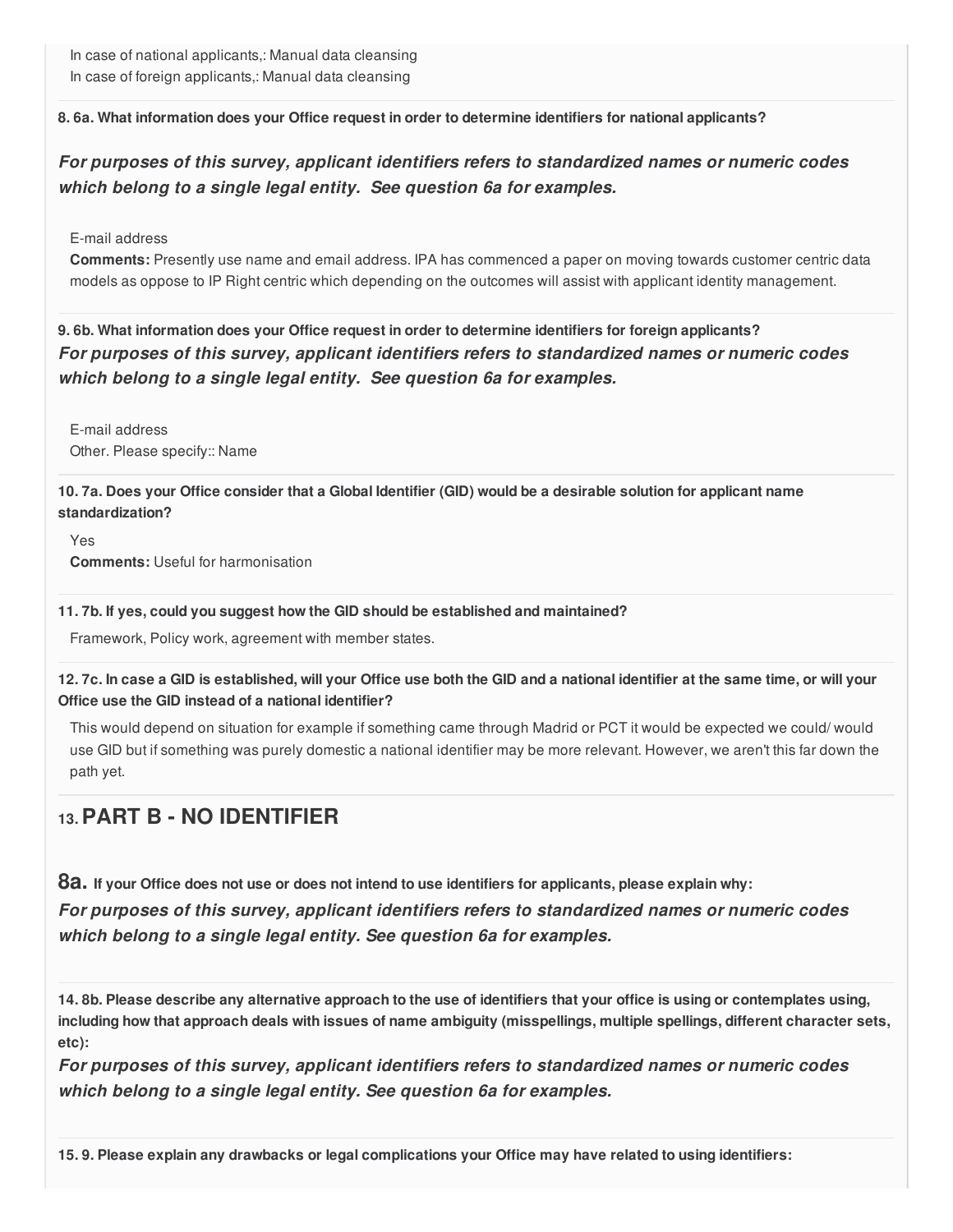*For purposes of this survey, applicant identifiers refers to standardized names or numeric codes which belong to a single legal entity. See question 6a for examples.*

**16. 10. Which of the following options would you consider for investigation in your Office?**

*[Note \* Normalization – correction of "trivial" errors (which leave the possibility of multiple name variants for one applicant)*

*\*\* Standardization – using one name variant for an applicant (which might not be the ultimate owner, as IP rights can be registered in the name of a subsidiary when the beneficiary is the parent company)]*

Please mark each option that you choose with (L: Low), (M: Medium) or (H: High) depending on the priority attributed **by your office.**

|                                                               | L: Low | M: Medium | $H:$ High |
|---------------------------------------------------------------|--------|-----------|-----------|
| Use of identifiers                                            |        | X         |           |
| Normalized* names                                             |        |           |           |
| Use of "dictionaries" of patentee names by patent information | X      |           |           |
| Use of standardized** names designated by applicants          |        | X         |           |

#### **Other. Please specify:**

17.11. What is your Office's desired outcome from the Name Standardization Task Force (set of recommendations, public **database, etc.)? Please explain:**

Set recommendations.

Assistance with move from IP Right Centric data models to Customer Centric Data models Centralised applicant name search could be useful

18.12. Where should the standardization effort be focused? For example, on internal systems in IPOs or for externally-held **IP databases?**

All IPOs being able to access an externally resolved database that is accurate and up to date would be beneficial. This would reduce re-work and duplication of efforts, particularly when considering International applications / applicants.

19.12a. Does your Office use (or plan to use) a computer algorithm for the normalization or standardization of applicant **names?**

Yes **Comments:** Presently no automated tool.

**20. 12b. If yes, please briefly describe the algorithm.**

*A detailed description is not necessary. If the algorithm has a commonly recognized name, that may be sufficient. If not, a few words or sentences describing the general approach of the algorithm are enough. If multiple algorithms are used in combination, please briefly explain each one. Example: "The algorithm removes non-latin characters and repeated whitespace, then uses a dictionary to replace known abbreviations with a standard format, such as "L.L.C." and "LLC." being replaced with "LLC".*